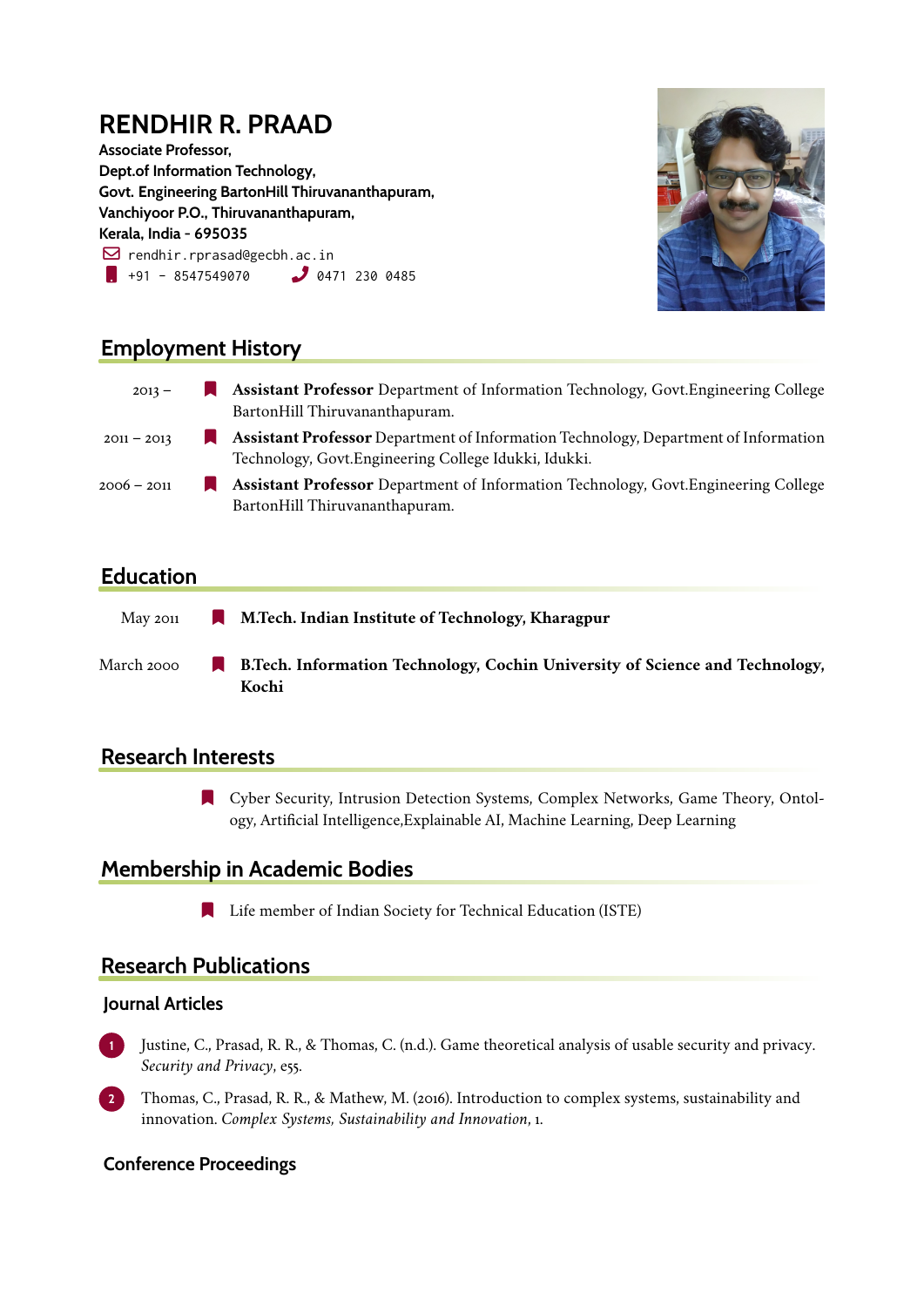**1** Bhattacharjee, S., Dwivedi, A., Prasad, R. R., & Ghosh, S. K. (2012). Ontology based spatial clustering framework for implicit knowledge discovery. In *2012 annual ieee india conference (indicon)* (pp. 561–566). IEEE.



**2** Bhattacharjee, S., Prasad, R. R., Dwivedi, A., Dasgupta, A., & Ghosh, S. K. (2012). Ontology based framework for semantic resolution of geospatial query. In *2012 12th international conference on intelligent systems design and applications (isda)* (pp. 437–442). IEEE.

# **Participation in Faculty Development Programs**

- **IF** DTE sponsored FDP on 'Mathematical Foundation on logic and combinatorics' organized at Dept. of Information Technology, GECBH Thiruvananthapuram from 02/12/2019 to 07/12/2019.
- [ DTE sponsored FDP on 'MATLAB ' organized at Dept. of Electronics and CXommunication Engineering, College of Engineering Trivandrum from 05/12/2017 to 09/12/2017.
- **TE** DTE sponsored FDP on 'Network Simulator' organized at Dept. of Electronics and CXommunication Engineering, College of Engineering Trivandrum from 18/12/2017 to 22/12/2017.
- International 5G summit(IOT&Cyber security) held at Thiruvananthapuram on  $\frac{o_1}{o_7}/\frac{2017}{201}$
- [ DTE sponsored FDP titled 'Maths4CS ' organized at Dept. of Information Technology, GECBH Thiruvananthapuram from 04/07/2017 to 07/01/2017.

## **Guidance of M.Tech and B. Tech Students**

- [ Guided two students of M.Tech in Network Engineering, GEC BartonHill 2019-2021 Admissions.
- [ Guided one batch of students of B Tech in Information Technology, GEC BartonHill 2017-2021 Admissions.
- [ Guided three batches of students of B Tech in Information Technology, GEC BartonHill 2016-2021 Admissions.

#### **Awards and Achievements**

2014 **Best paper Award**, National Conference on Emerging Technological (NCET), 2014

## **Responsibilities/Position(Department,College, University)**